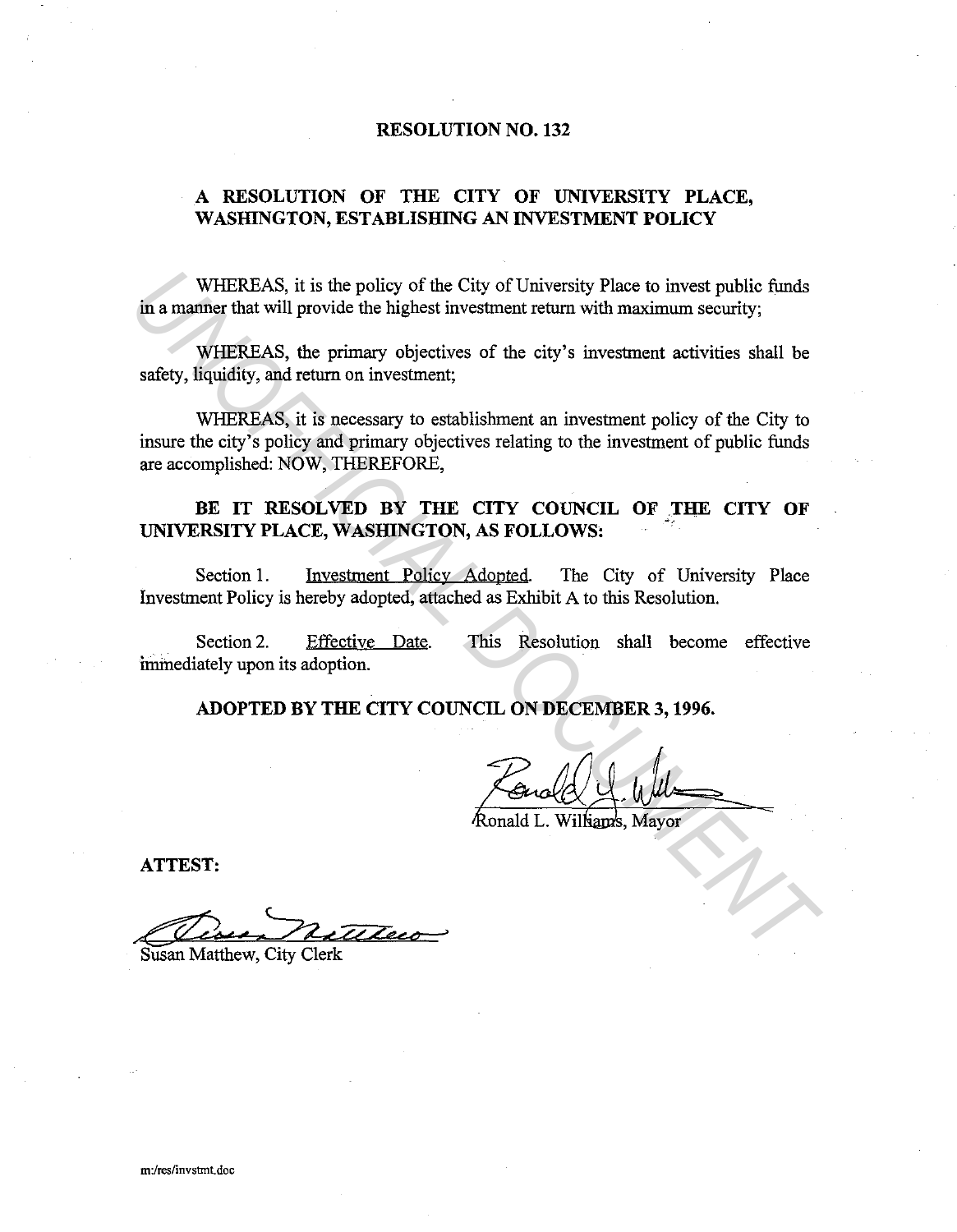## **CITY OF UNIVERSITY PLACE**

# **INVESTMENT POLICY**

*(Adopted December 3, 1996 by the City Council as Exhibit A to Resolution No. 132)* 

# **POLICY**

It is the policy of the City of University Place to invest public funds in a manner that will provide the highest investment return with maximum security, while meeting the daily cash flow demands on the treasury and conforming to all Washington statutes governing the investment of public funds. **UNICY**<br> **UNICENTY AND COMPUTE CONSIDENT CONSIDENT CONSIDENT IS A DEPENDENT INTO A DEPARTMENT IN THE DEPARTMENT IN THE AND A DOPTEMBLE TO A DEPARTMENT OF THE CONSIDENT CONSIDENT IS A DOMPHALM ON DURING THE CONSIDENT AND DU** 

#### **SCOPE**

This investment policy applies to all financial assets of the city. These funds are accounted for in the city's annual financial report and include:

- 1) General Fund
- 2) Special Revenue Funds
- 3) Capital Project Funds
- 4) Enterprise Funds
- 5) Trust and Agency Funds
- 6) Any new fund created by Council, unless specifically exempted by Council.

This investment policy applies to all transactions involving the financial assets and related activity of all the foregoing funds.

#### **OBJECTIVES**

Investments will be made with judgment and care --under circumstances then prevailing-- which persons of prudence, discretion, and intelligence exercise in the management of their own affairs, not for speculation, but for investment, considering the probable safety of their capital as well as the probable income to be derived.

The standard of prudence to be used by the investment office will be the "prudent person" and shall be applied in the context of managing an overall portfolio. The investment officer acting in accordance with this policy and exercising due diligence shall be relieved of personal responsibility for an individual security's credit risk or market price changes, provided deviations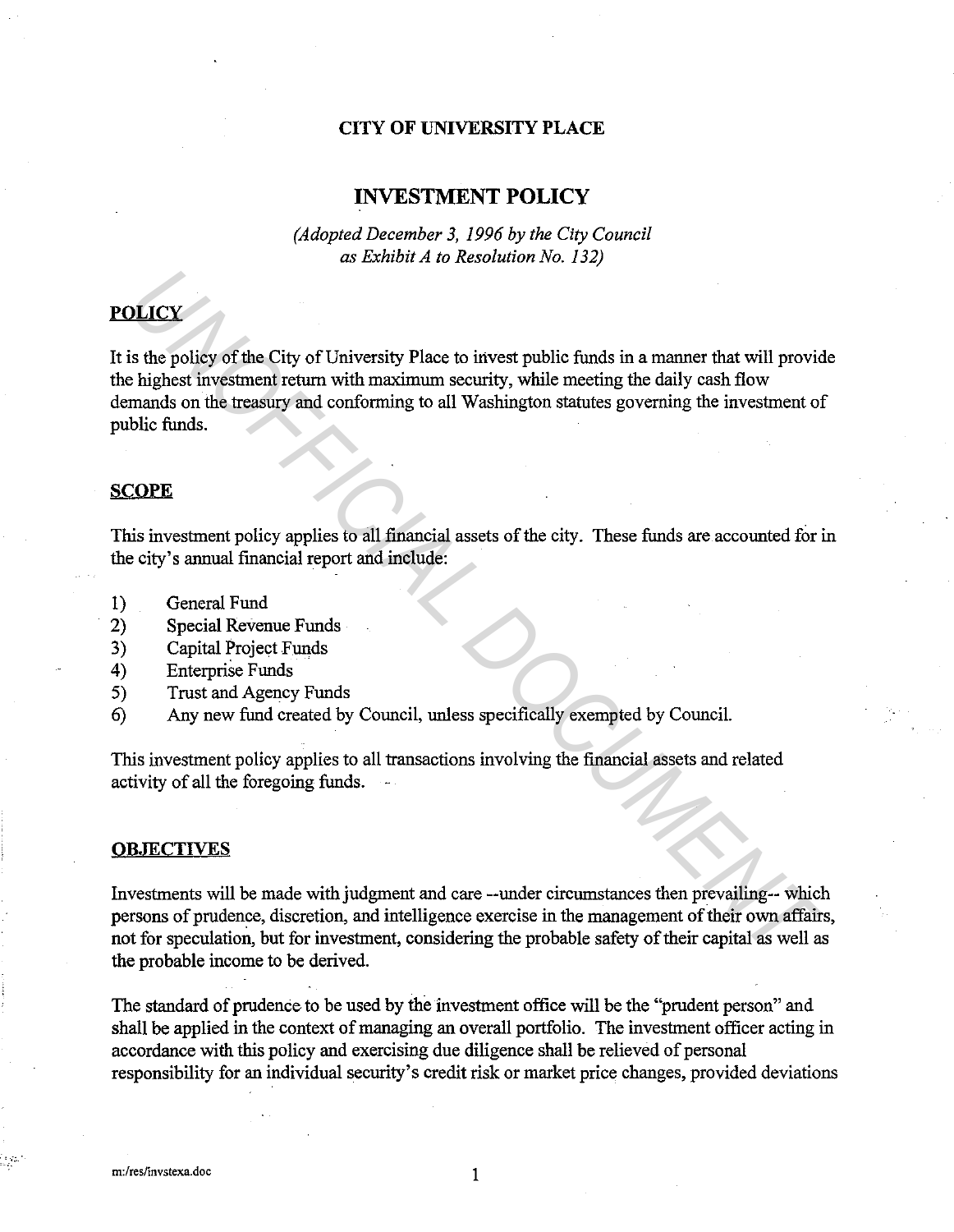from expectations are reported in a timely manner and appropriate action is taken to control adverse developments.

#### **STRATEGY AND OBJECTIVES**

The primary investment strategy will be to invest excess idle cash within the constraints of this policy in order to maximize interest earnings. This will be done in a manner that supports the city's primary purpose of providing services to the public.

# **The primary objectives, in priority order, of the city's investment activities shall be:**

*Safety:* Safety of principal is the foremost objective of the city. Investments of the City of University Place shall be undertaken in a manner that seeks to ensure the preservation of capital in the overall portfolio.

*Liquidity:* The city's investment portfolio will remain sufficiently liquid to enable the city to meet all operating and debt service requirements that might be reasonably anticipated.

*Return on Investment:* The city's investment portfolio will be designed with the objective of attaining a market rate of return throughout the budgetary and economic cycles, taking into account the city's investment risk constraints and the cash flow characteristics of the portfolio. Investment of tax exempt borrowing proceeds and of any debt service funds will comply with the "arbitrage" restrictions of Section 148 of the Internal Revenue Code of 1986. *Unimaly* intertaints change in the control of the measure of the principal depletion in the control of the principal is the principal is the principal is the principal services to the public.<br>
Sy in order to maximize inte

# **DELEGATION OF AUTHORITY**

Management responsibility for the investment program is hereby delegated to the Finance Manager. The Finance Manager will be responsible for all transactions undertaken and will establish a system of controls and standard operating procedures to regulate the activities of subordinate officials. The Finance Manager shall appoint an alternate to manage these transactions in his/her absence.

#### **ETHICS AND CONFLICTS OF INTEREST**

Officers and employees involved in the investment process shall refrain from personal business activity that could conflict with proper execution of the investment program, or which could impair their ability to make impartial investment decisions. Employees and investment officials shall disclose to the Council any material financial interests in financial institutions that conduct business within this jurisdiction, and they shall further disclose any large personal financial/investment positions that could be related to the performance of the city's portfolio.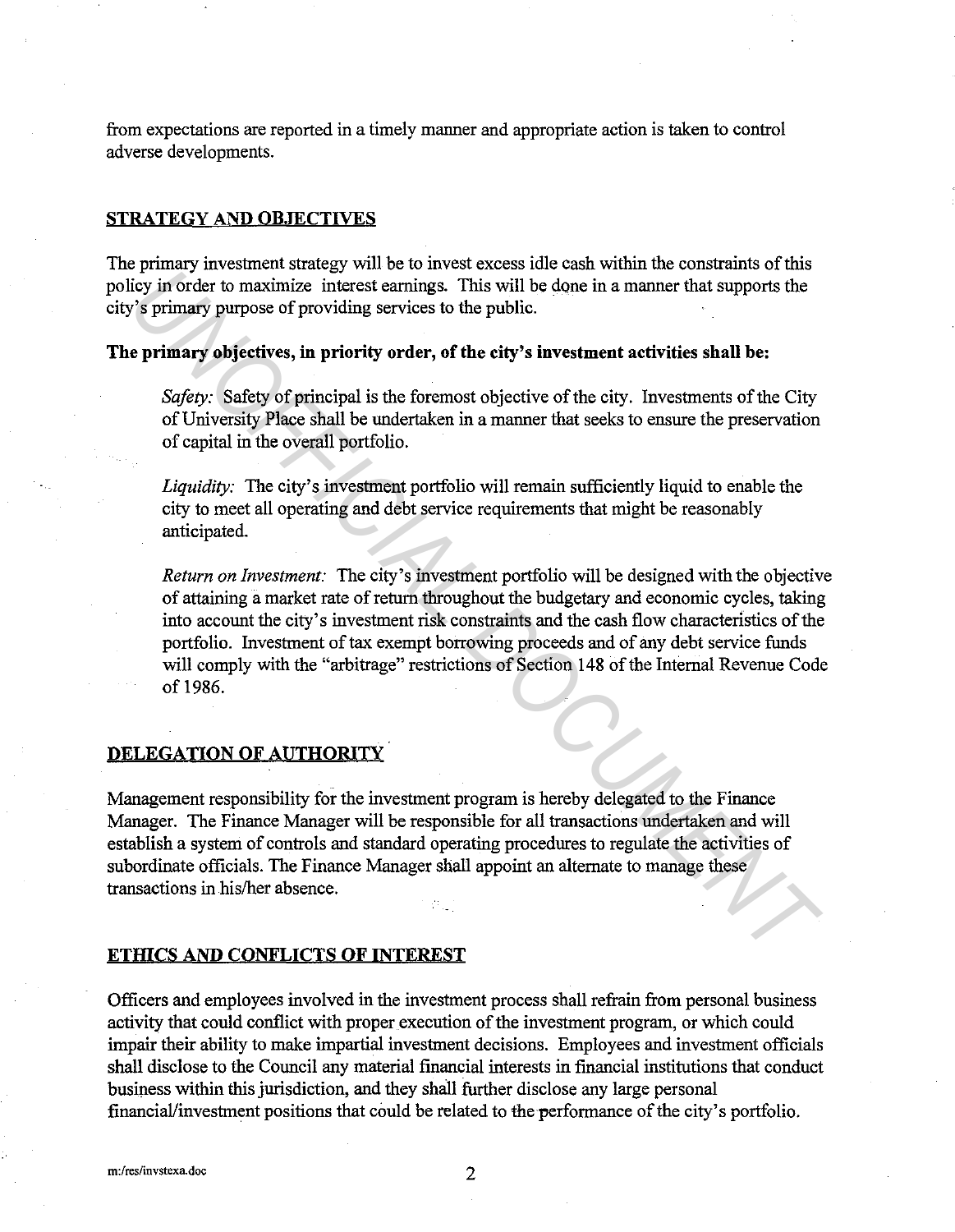Employees and officers shall subordinate their personal investment transactions to those of the City of University Place, particularly with regard to the time of purchases and sales.

# **AUTHORIZED FINANCIAL DEALERS AND INSTITUTIONS**

It is the intent of the Finance Manager to conduct his/her investment transactions with several competing, reputable investment securities broker/dealers and financial institutions.

The Finance Manager will maintain a list of financial institutions, as required by the Public Deposit Commission, authorized to provide investment services (RCW 39.58.080). In addition a list will also be maintained of approved security broker/dealers who maintain an office in the State of Washington. No public deposit shall be made except in a qualified depository in the State of Washington. Total deposits may not exceed that depository's net worth (RCW 39.58.130). *IF* Finance Margare will maintain a list of financial institutes.<br> *Unimerse Manager will maintain a* list of financial institutions, as required by the Public<br>
Docist Commission, authorized to provide investment services

·~ ..

#### **AUTHORIZED INVESTMENTS**

- Certificates, notes, bonds or other obligations of the United States. RCW 43.84.080; 36.29.020. (Treasury bills, bonds.)
- Obligations of US agencies or of any corporation wholly owned by the government of the United States. RCW 43.84.080; 36.29.020. (Government National Mortgage Association bonds. Small Business Administration bonds.)

Federal Home Loan Bank notes and bonds. RCW 43.84.080; 36.29.020.

• Federal Land Bank bonds. RCW 43.84.080; 36.29.020.

- Federal National Mortgage Association notes, debentures and guaranteed certificates of participation. RCW 43.84.080; 36.29.020.
- Notes or bonds secured by mortgage that the Federal Housing Administrator has insured or made a commitment to insure in obligations of national mortgage associations. RCW 39.60.010.
- Debentures issued by the Federal Housing Administrator. RCW 39.60.010.
- Bonds of the Home Owner's Loan Corporation. RCW 39.60.010
- Obligations of any other government-sponsored corporation whose obligations are or may become eligible as collateral for advances to member banks as determined by the board of governors of the federal reserve system. RCW 43.84.080; 36.29.020. (Federal Farm Credit Banks consolidated system-wide bonds and discount notes. Federal Home Loan Mortgage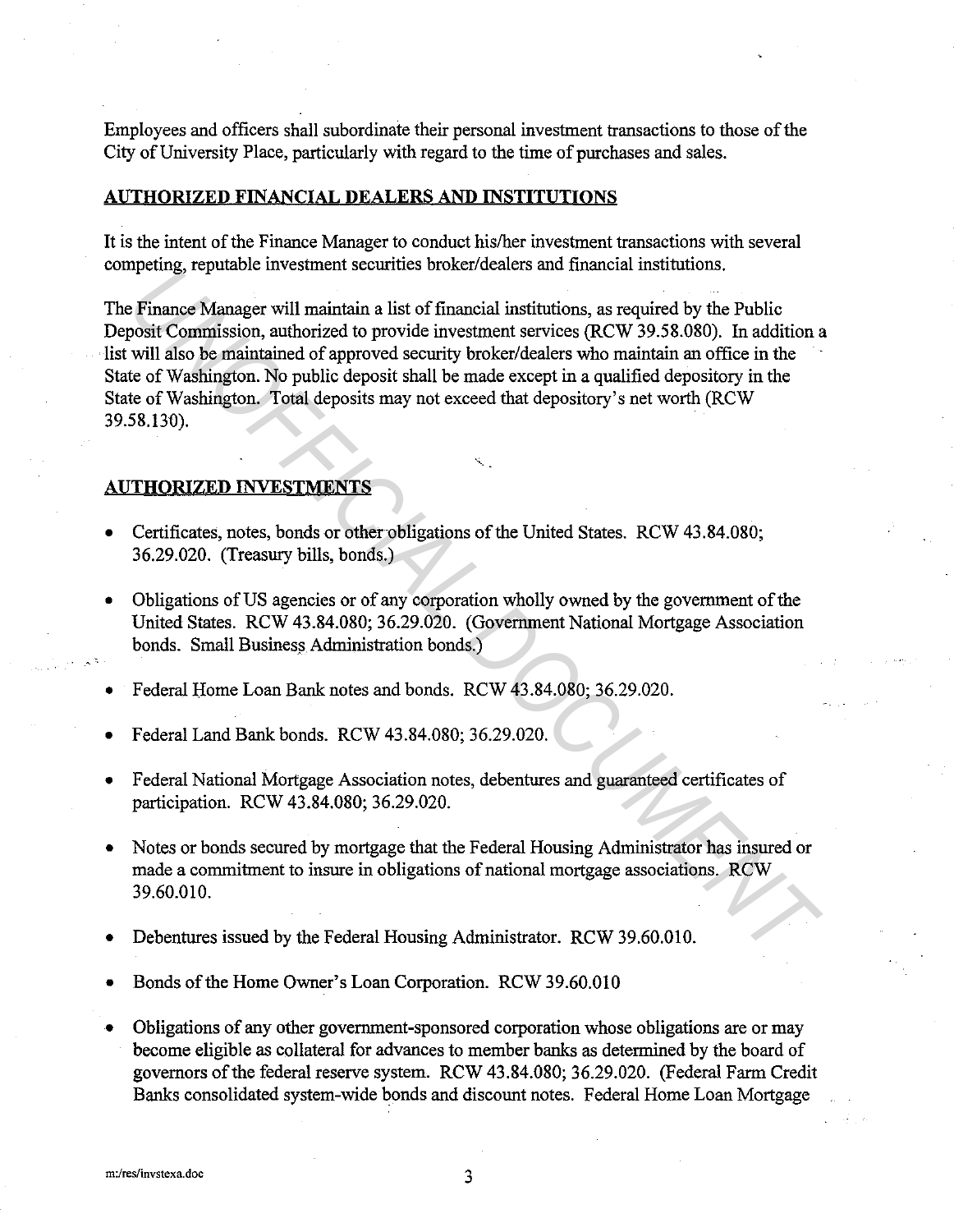Corporation bonds and discount notes. Student Loan Marketing Association bonds and discount notes. Export-Import Bank bonds. Maritime Administration bonds.)

- Bonds of the State of Washington and any local government in the State of Washington, which bonds have at the time of investment one of the three highest credit ratings of a nationally recognized rating agency. RCW 39.59.010.
- General obligation bonds of a state other than the State of Washington and general obligation bonds ofa local government other than the State of Washington, which bonds have at the time of investment one of the three highest ratings of a nationally recognized rating agency. RCW 39.59.010.
- Bonds or other obligations issued by a housing authority pursuant to the housing authorities' law of this state or issued by any public housing authority or agency in the United States. RCW 35.82.220.
- Bonds or warrants of the State of Washington. RCW 35.39.030.
- Washington State Housing Finance Commission bonds. RCW 43.180.190.
- Port district revenue bonds and notes issued under authority of Chapter 54.34 RCW. RCW 53.34.150.
- Bonds or other obligations issued by a metropolitan corporation pursuant to Chapter 35.58 RCW. RCW 35.58.510.
- State, county, municipal, or school district bonds, or warrants of taxing districts of the state. Such bonds and warrants shall be only those found to be within the limit of indebtedness prescribed by law for the taxing district issuing them and to be general obligations. RCW 43.84.080. **UNITER CONSULTERATIVE CONSULTERATIVE CONSULTERATIVE CONSULTERATIVE CONSULTERATIVE CONSULTERATIVE OF A DOCUMENTATIVE CONSULTERATIVE CONSULTERATIVE CONSULTERATIVE REVALUATION OF A DOCUMENTATIVE CONSULTER (FOR UNITED SUPPORT**
- General obligation or utility revenue bonds or warrants of any city or town in the state. RCW 35.39.030.
- The city's own bonds or warrants of a local improvement district that are within the protection of the local improvement guaranty fund law. RCW 35.39.030.
- The city's own local improvement installation notes that are within the protection of the local improvement guaranty fund law. RCW 35.45.150.
- Interim financing warrants of a local improvement district that is within the protection of the local improvement guaranty fund law for the benefit of the General Fund. RCW 35.39.034.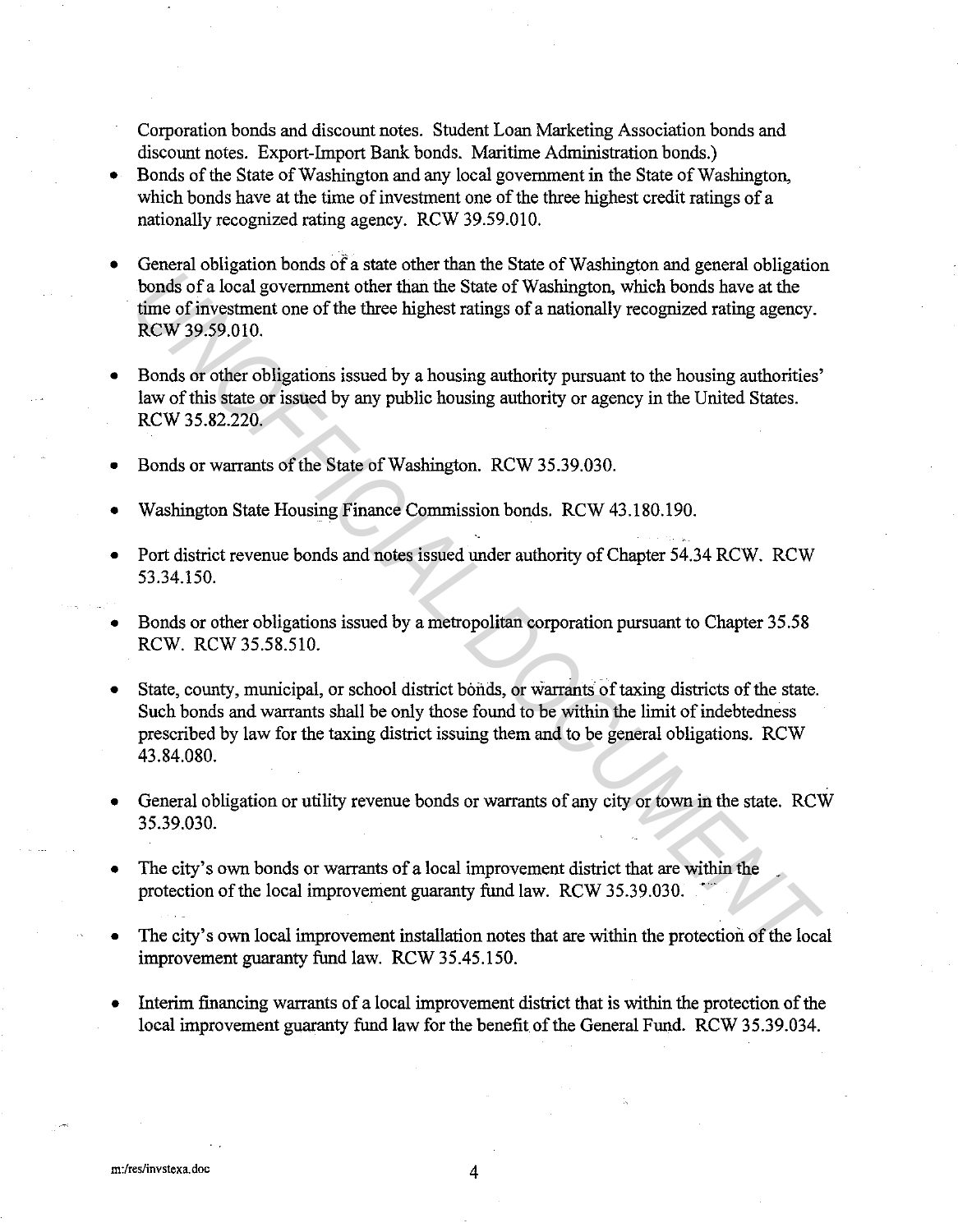- Subject to the arbitrage provisions of Section 148 of the federal Internal Revenue Code or similar provision concerning the investment of state and local money and funds (applicable only to bond proceeds), the following mutual funds and money market funds:
- **1)** Shares of mutual funds with portfolios consisting of only United States government or United States government guaranteed bonds issued by federal agencies with average maturities of less than 4 years, or bonds described in RCW 39.59.020 (1) or  $(2)$ , except that bonds otherwise described in RCW 39.59.020 (1) or (2) shall have one of the four highest ratings of a nationally recognized rating agency;
- 2) Shares of money market funds with portfolios consisting of only bonds of states and local governments or other issuers authorized by law for investment by local governments, which bonds have at the time of investment one of the two highest credit ratings of a nationally recognizes rating agency;
- 3) Shares of money market funds with portfolios consisting of securities otherwise authorized by law for investment by local governments. RCW 39.39.030.
- Bankers' acceptances purchased on the secondary market. RCW 43.84.080, 36.29.020.
- Any investments authorized by law for the treasurer of the State of Washington or any local government of the State of Washington but, except as provided in Chapter 39.58 RCW, such investments shall not include certificates of deposit (CD) of banks or bank branches not located in the State of Washington. RCW 39.59.020.

# **APPORTIONMENT OF INTEREST AND INVESTMENT EARNINGS**

Investments shall be made with excess funds and the interest earnings will be distributed as follows: Monies determined by the Finance Manager to be available for investment may be invested on an individual fund basis or may, unless otherwise restricted by law, be commingled within one common fund called the Treasury Account. All income derived from Treasury Account investments shall be used for the benefit of the General Fund of the City. Funds derived from the sale of general obligation bonds or revenue bonds or similar instruments of indebtedness shall be invested, or used in such manner as the initiating ordinances, resolutions, or bond covenants may lawfully prescribe. That there is the stationary version of the Station Control in the 1971 of the Control in the stationally recognized rating agency;<br> **Shares of money market funds with portfolios consisting of only bonds of states and logo** 

#### **SAFEKEEPING AND CUSTODY**

-Security transactionsentered into by the City of University Place shall be conducted on a delivery-versureceipt (DVR) basis, unless otherwise determined by the Finance Manager. Delivered securities will be held by a third party custodian designated by the Finance Manager,and approved by the Assistant City Manager.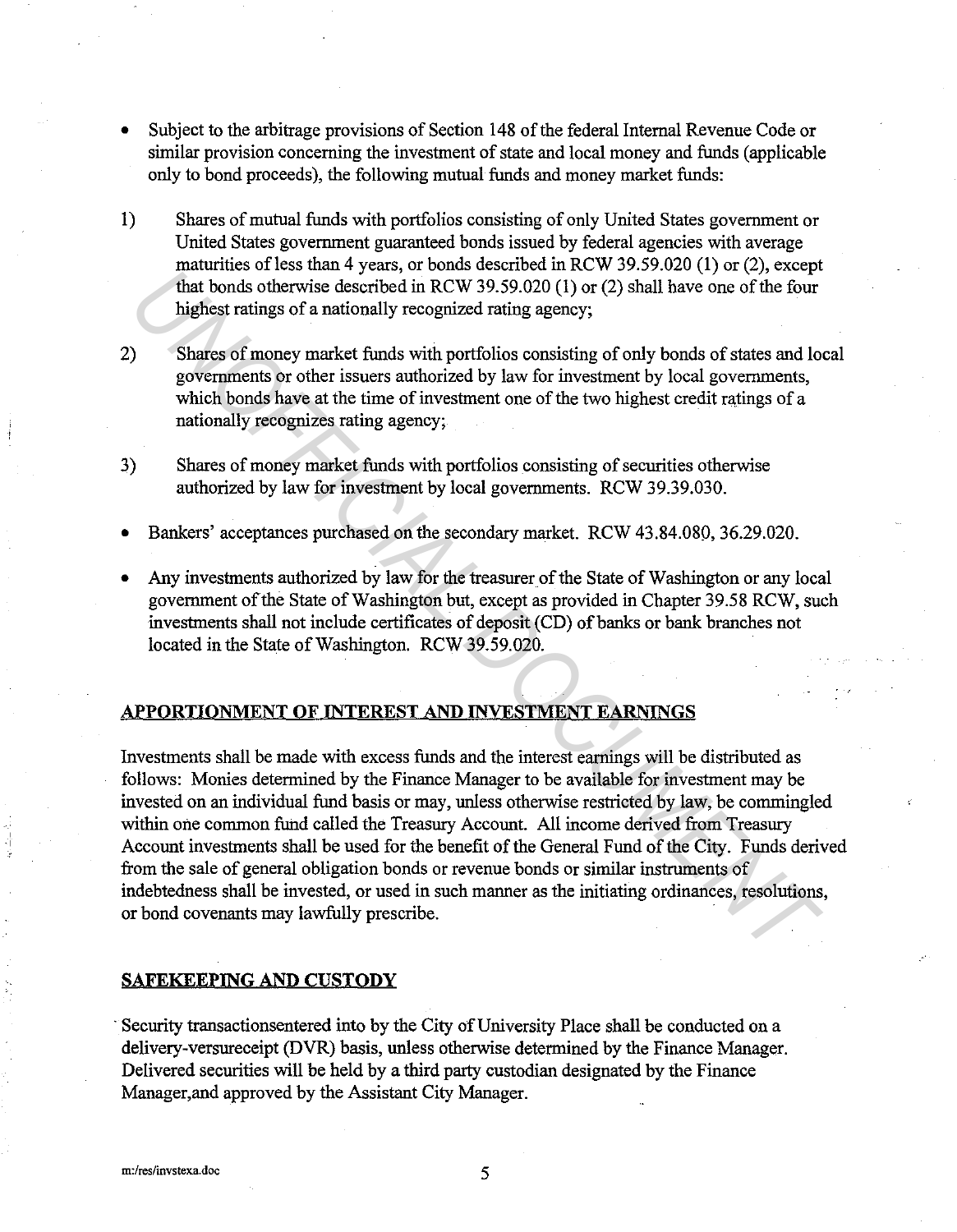#### **DIVERSIFICATION**

It is the policy of the city to diversify its investment portfolio to eliminate the risk of loss resulting from over concentration of assets in a specific maturity, a specific issuer, or a specific class of securities. **STATE OF STATE OF A PARTIES** 

| <b>Diversification by Instrument:</b>                                                                                                   | <u>увусніці і незахн</u><br><b>Portfolio</b> |
|-----------------------------------------------------------------------------------------------------------------------------------------|----------------------------------------------|
| US Treasury Obligations (Bills, notes and bonds)                                                                                        | 100%                                         |
| US Government Agency Securities and Instrumentalities of Government<br><b>Sponsored Corporations</b>                                    | 100%                                         |
| Municipal Bonds<br>Bankers' Acceptances (BA's) (\$100,000 minimum each)                                                                 | 50%<br>20%                                   |
| Certificates of Deposits (CD's) (qualified depositories only; \$100,000 minimum)<br>*Commercial Banks<br>*Savings and Loan Associations | 100%<br>10%                                  |
| Local Government Investment Pool                                                                                                        | 100%                                         |
| Federated Money Market Fund<br>(Sweep account at Security State Bank)                                                                   | 25%                                          |
| Diversification by Financial Institution:                                                                                               |                                              |
| "Bankers' Acceptances (BA's) - no more than 20% of total portfolio with one institution.                                                |                                              |
| Certificates of Deposit (CD's), Commercial - no more than 33% of total portfolio with one<br>institution.                               |                                              |
| Certificates of Deposit (CD's), Savings and Loan Associations - no more than 10% of total<br>portfolio with one institution.            |                                              |
| Local Government Investment Pool - no more than 100% of the portfolio.                                                                  |                                              |

# **MATURITIES**

To the extent possible, the city will attempt to match its investments with anticipated cash flow requirements. Unless matched to a specific cash flow, the city will not directly invest in securities maturing more than four years from the date of purchase.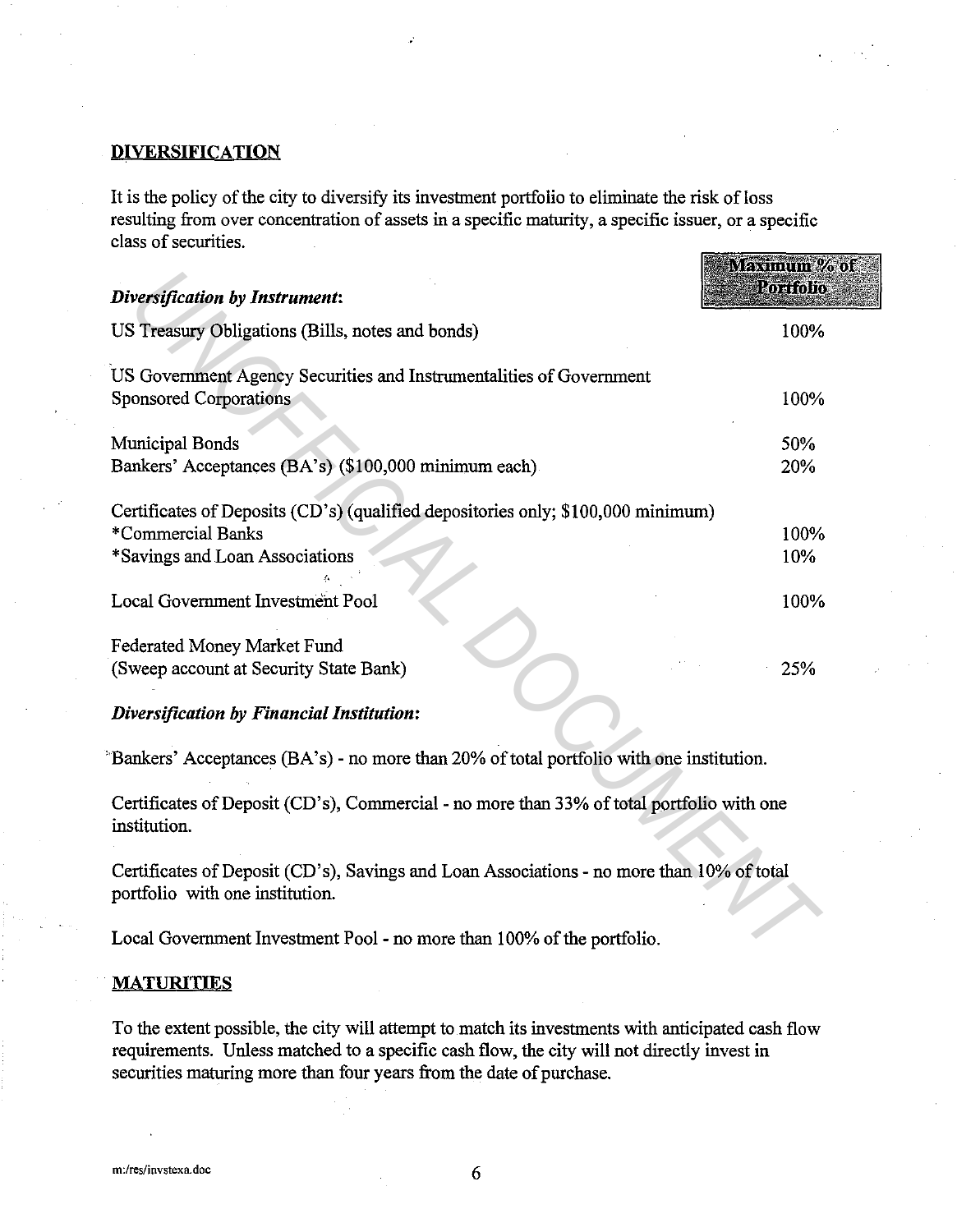## **INTERNAL CONTROL**

The Finance Manager shall establish a process of independent review by the Assistant City Manager and the City Finance Committee.,. This review will provide internal control by assuring that policies and procedures are being followed. Such review may also result in recommendations to change operating procedures to improve internal control.

# **PERFORMANCESTANPARDS**

The City of University Place investment portfolio will be designed with the objective of regularly exceeding the average return onthe State of Washington Local Government Investment Pool, or the average on Fed funds, whichever is higher. These indices are considered benchmarks for riskless investment transactions and therefore comprise a minimum standard for the portfolio's rate of return. The investment program shall seek to augment returns above this threshold, consistent with risk limitations identified herein and prudent investment principles. **ERFORMANCE STANDARDS**<br>
City of University Place investment portfolio will be designed with the objective of<br>
gularly exceeding the average or line on the State of Washington Local Government Investment<br>
polydy exceeding t

The Finance Manager's goal is to have 100% of the city's idle cash invested at all times.

#### **REPORTING**

The Finance Manager will provide the Assistant City Manager with a monthly report of investment holdings for his/her review and approval, and will rerpot no less frequently than quarterly to the finance Committee regarding portfolio performance.

#### **MONITORING AND AD.JUSTING THE PORTFOLIO**

The Finance Manager will routinely monitor the contents of the portfolio, the available markets, and the relative values of competing instruments.

#### **INVESTMENT POLICY ADOPTION**

The city's investment policy was adopted by Resolution by the City Council on December 3, 1996. The policy shall be reviewed annually by the Finance Committee of the council and any modifications made thereto must be approved by the council as a whole.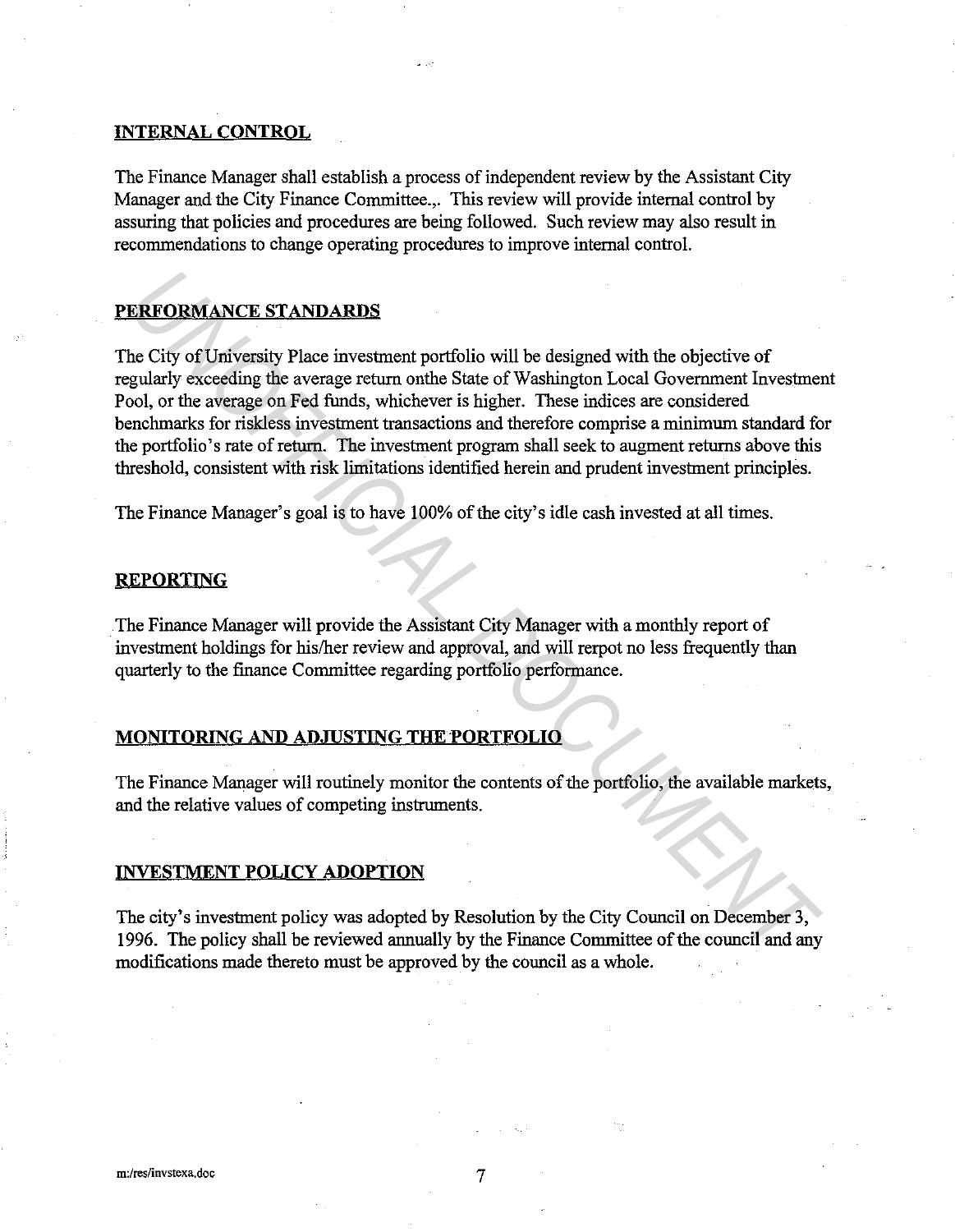# **GLOSSARY**

*Agencies:* Federal agency securities.

*Amortization:* The reduction of principal (of debt) at regular intervals.

*Asked:* The price at which securities are offered.

*Bankers' Acceptance (BA):* A draft or bill or exchange accepted by a bank or trust company. The accepting institution guarantees payment of the bill, as well as the issuer.

*Basis Points:* The smallest measure used in quoting the yield of bonds. One basis point equals .01 % of yield. For example, a bond that changed from 3% to 3.25% changed twenty-five basis points. One basis point for one year on one million dollars would earn \$100. *sked.* The price at which securities are offered.<br> *unkers' Acceptance* (*BA*): A draft or bill or exchange accepted by a bank or trust company.<br> *unkers' Acceptance* (*BA*): A draft or bill or exchange accepted by a bank

*Bid:* The price offered for securities.

*Bond:* A written promise to pay (debt) a specified sum of money (called principal or face value) at a specified future date (called the maturity date{ s}) along with the periodic interest paid at a specified percentage of the principal (interest rate). Bonds are typically used for long-term debt.

*Bond Anticipation Notes:* Short-term interest bearing notes issued in anticipation of bonds to be issued at a later date. The notes are retired from proceeds of the bond issue to which they are related.

*Broker:* A broker brings buyers and sellers together for a commission paid by the initiator of the transaction or by both sides; he/she does not position. In the money market, brokers are active in markets in which banks buy and sell money and in interdealer markets.

*Cash Flow Budget:* A projection of the cash receipts and disbursements anticipated during a given time period. Typically, this projection covers a year and is broken down into separate projections for each month, week and/or day during the year.

*Certificate of Deposit (CD):* A time deposit with a specific maturity evidenced by a certificate. Large denomination CD's are typically negotiable.

*Collateral:* Securities, evidence of deposit or other property that a borrower pledges to secure repayment of a loan. Also refers to securities pledged by a bank to secure deposits of public monies.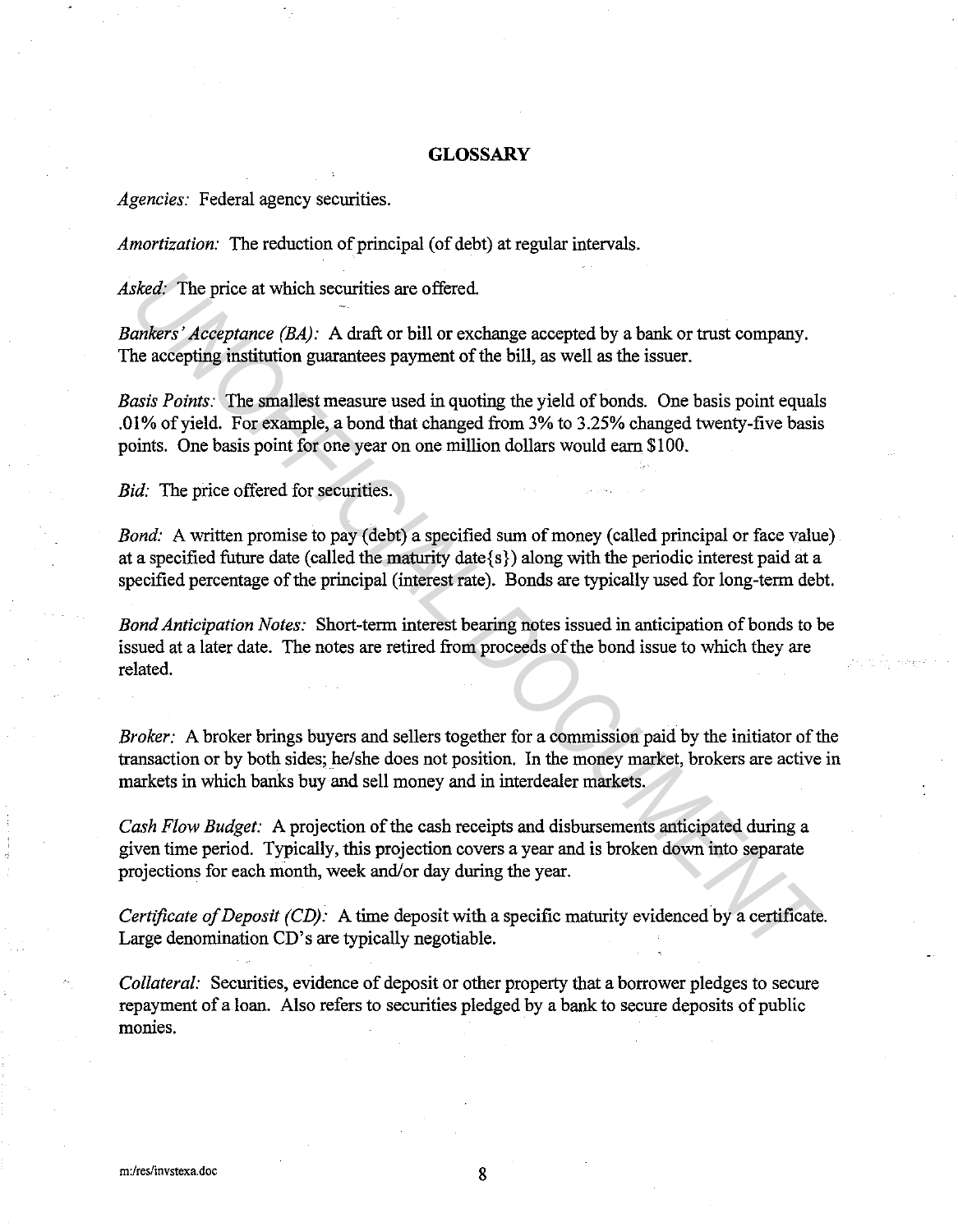*Coupon:* (1) The annual rate of interest that a bond's issuer promises to pay the bondholder on the bond's face value. (2) A certificate attached to a bond evidencing interest due on a payment date.

*Dealer:* A dealer, as opposed to a broker, acts as a principal in all transactions, buying and selling for his own account.

*Debenture:* A bond secured only by the general credit of the issuer.

*Delivery Versus Payment (DVP):* There two methods of delivery of securities: delivery versus payment and delivery versus receipt. Delivery versus payment is delivery with an exchange of money for the securities. Delivery versus receipt is delivery of securities with an exchange of a signed receipt for the securities. *Unitary:* A bond secured only by the general credit of the issuer.<br> *Ulivery Versus Payment (DVP)*: There two methods of delivery of securities: delivery versus<br>
syment and delivery versus receipt. Delivery versus payment

*Discount:* The difference between the cost price of a security and its value at maturity when quoted at lower than face value. A security selling below original offering price shortly after sale is also considered to be a discount.

*Discount Securities:* Non-interest bearing money market instruments that are issued at a discount and redeemed at maturity for full face value, i.e., US Treasury bills.

*Diversification:* Dividing investment funds among a variety of securities offering independent returns.

*Federal Credit Agencies:* Agencies of the federal government set up to supply credit to various classes of institutions and individuals, e.g., savings and loans, small business firms, students, farmers, farm cooperatives, and exporters.

*Federal Deposit Insurance Corporation (FDIC):* A federal agency that insures bank deposits, currently up to \$100,000 per deposit.

*Federal Funds Rate:* The rate of interest at which federal funds are traded. This rate is currently pegged by the Federal Reserve through open market operations.

*Federal Home Loan Banks (FHLB):* The institutions that regulate and lend to savings and loan associations. The Federal Home Loan Banks play a role analogous to that played by the Federal Reserve Banks vis-a-vis member commercial banks.

*Federal National Mortgage Association (FNMA):* FNMA, like GNMA, was chartered under the Federal National Mortgage Association Act in 1938. FNMA is a federal corporation working under the auspices of the Department of Housing and Urban Development, HUD. It is the largest single provider ofresidential mortgage funds in the United States. Fannie Mae, as the corporation is called, is a private stockholder-owned corporation. The corporation's purchases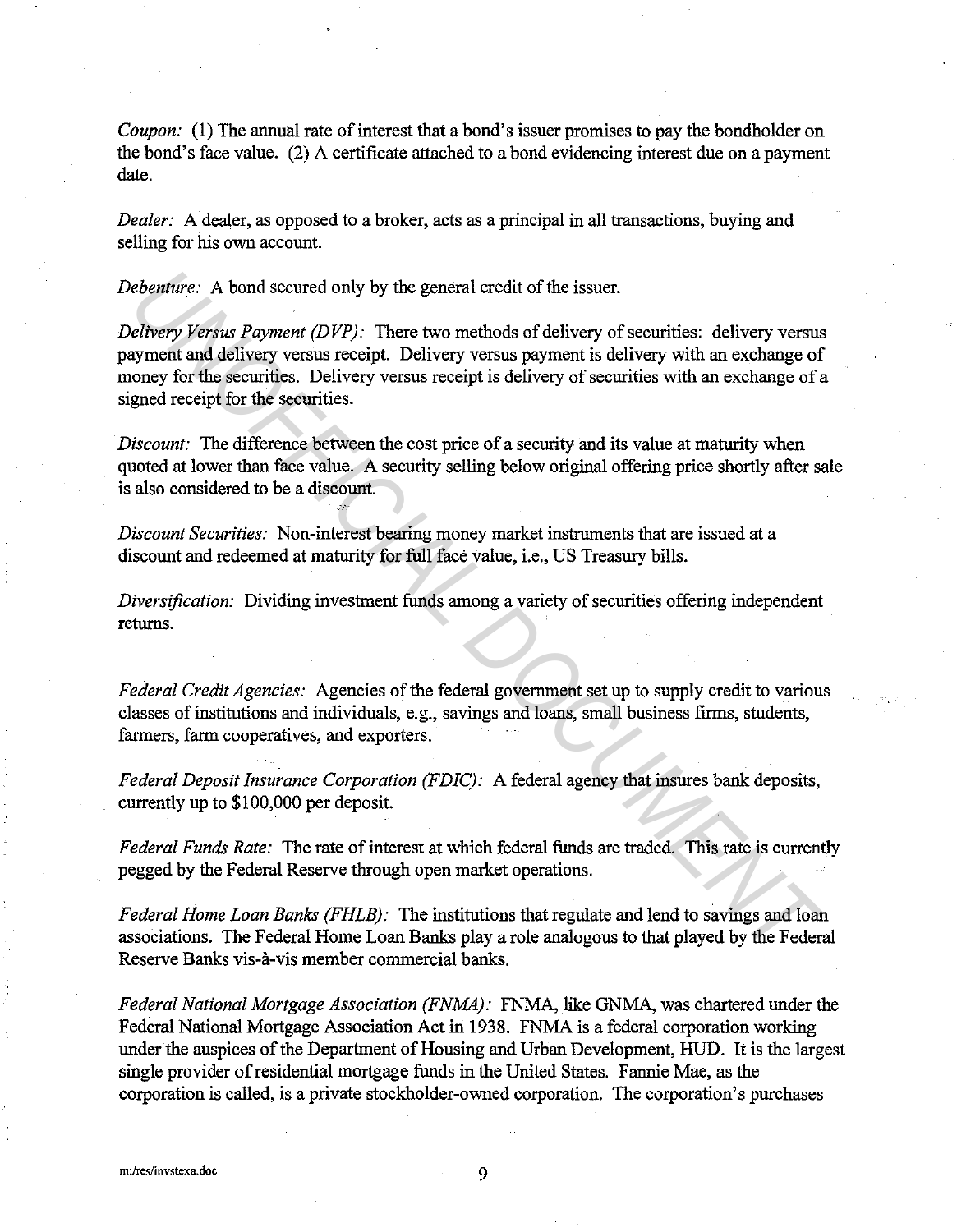include a variety of adjustable mortgages and second loans in addition to fixed-rate mortgages. FNMA's securities are also highly liquid and are widely accepted. FNMA assumes and guarantees that all security holders will receive timely payment of principal and interest.

*Federal Reserve System:* The central bank of the United States created by Congress and consisting of a seven member Board of Governors in Washington, DC, 12 regional banks, and about 5, 700 commercial banks that are members of the system.

*Float:* The amount of money represented by checks outstanding and in the process of collection.

*Freddie Mac:* Mortgage-backed issuer created in July, 1970.

*Full Faith and Credit:* A pledge of the general taxing power of a government to repay debt obligations (typically used in reference to bonds).

*General Obligation Bonds:* When a government pledges its full faith and credit to the repayment of the bonds it issues, then those bonds are general obligation (GO) bonds. Sometimes the term is used to refer to bonds that are to be repaid from taxes and other general revenues.

*Government National Mortgage Association (GNMA or Ginnie Mde}:* Securities guaranteed by GNMA and issued by mortgage bankers, commercial banks, savings and loan associations and other institutions. Security holder is protected by the full faith and credit of the US government. Ginnie Mae securities are backed by FHA, VA, or FMHM mortgages. The term passthroughs is often used to describe Ginnie Maes.

*Internal Control:* A plan of organization for purchasing, accounting and other financial activities which, among other things, provides that: The duties of employees are subdivided so that no single employee handles a financial transaction from beginning to end; proper authorizations from specific responsible officials are obtained before key steps in the processing of a transaction are completed; and records and procedures are arranged appropriately to facilitate effective control. *UNITY All one constrained to the CONDICT CONDICT CONDICT CONDICT CONDICT CONDICT CONDICT CONDICT CONDICT CONDICT CONDICT CONDICT CONDICT CONDICT CONDICT CONDICT CONDICT CONDICT CONDICT CONDICT CONDICT CONDICT CONDICT CON* 

*Investment:* Securities and real estate purchased and held for the production of an income in the form of interest, dividends, rentals, or base payments.

*Investment Instrument:* The specific type of security which a government purchases and holds.

*Limited Liability Bonds:* When a government issues bonds that do not pledge the full faith credit of the jurisdiction, it issues limited liability bonds. Typically, pledges are made to dedicate one specific revenue source to repay these bonds, or some other special repayment arrangements are made.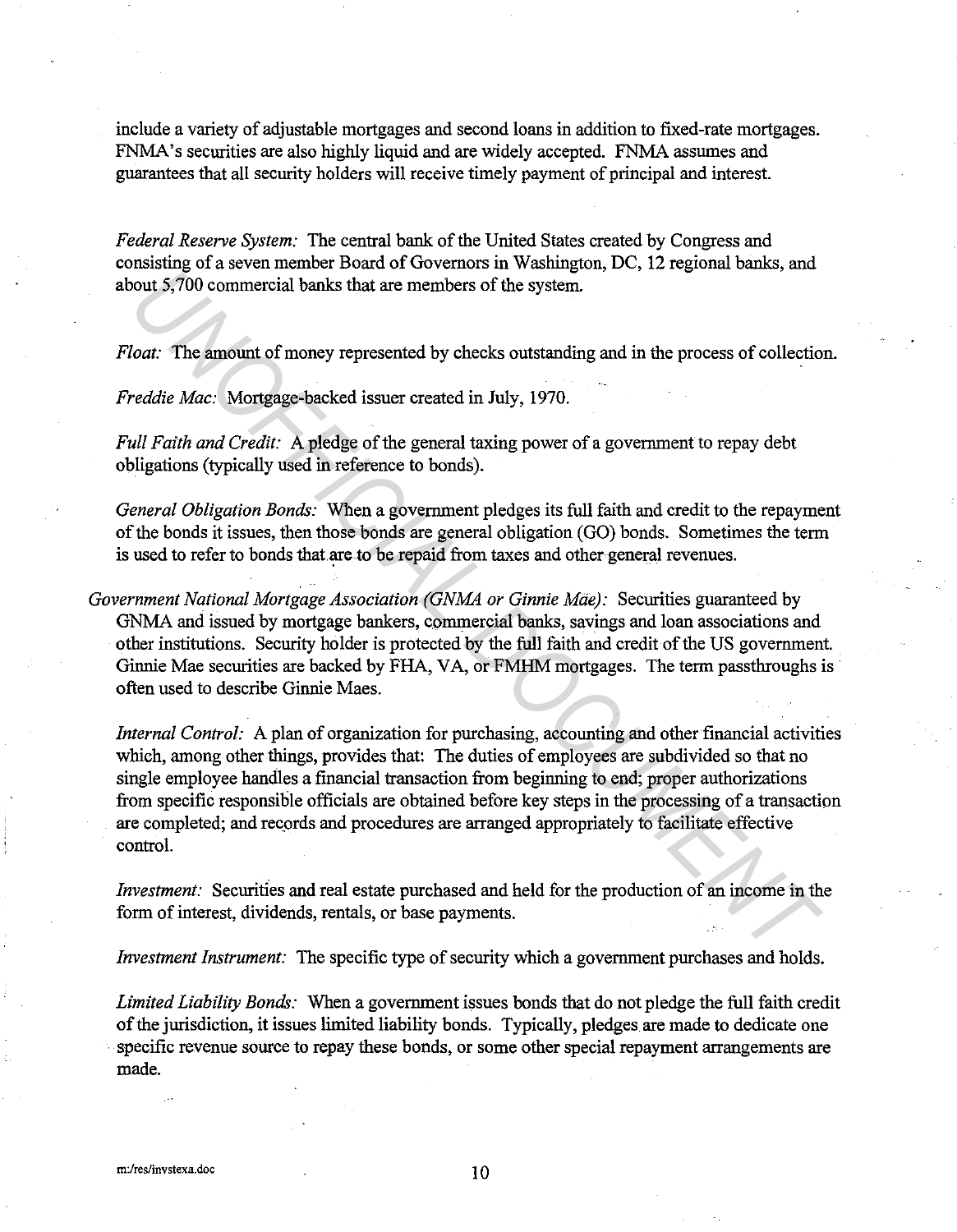*Liquidity:* A liquid asset is one that can be converted easily and rapidly into cash without a substantial loss of value. In the money market, a security is said to be liquid if the spread between bid and asked prices is narrow and reasonable size can be done at those quotes.

*Local Government Investment Pool (LGIP):* The aggregate of all funds from political subdivisions that are placed in the custody of the State Treasurer for investment and reinvestment.

*Market Value:* The price at which a security is trading and could presumably be purchased or sold.

*Maturity:* The date upon which the principal or stated value of an investment becomes due and payable.

*Money Market:* The market in which short-term debt instruments (bills, commercial paper, bankers' acceptances, etc.) are issued and traded.

*Par:* The face amount of an instrument of value (as a check or note).

*Performance Standards:* Specific quantitative measures of work performed within an activity or program (i.e., total interest earned). Also a specific quantitative measure of results obtained through a program or activity (i.e., comparison of portfolio yield to six month treasury bill).

*·Pool:* A group of mortgages underlying a specific mortgage backed security (MBS) issue.

*Premium:* The amount by which a security is selling above par.

*Portfolio:* Collection of securities held by an investor.

*Prudent Person Rule:* An investment standard. This rule assumes investments will be made with the judgment and care which persons of prudence, discretion and intelligence exercise in the management of their own affairs, not for speculation, but for investment, considering the probable safety of their capital as well as the probably income to be derived. *Under Transmitters*<br> *Uniter Uniter*: The price at which a security is trading and could presumably be purchased or<br> *Unity:* The date upon which the principal or stated value of an investment becomes due and<br> *Unity:*

*Qualified Public Depositories:* A financial institution which does not claim exemption from the payment of any sales or compensating use or ad valorem taxes under the laws of this state, which has segregated for the benefit of the Public Deposit Protection Commission (PDPC) eligible collateral having a value of not less than its maximum liability and which has been approved by the PDPC to hold public deposits.

*Rate of Return:* The yield obtainable on a security based on its purchase price or its current market price. This may be the amortized yield to maturity on a bond or the current income return.